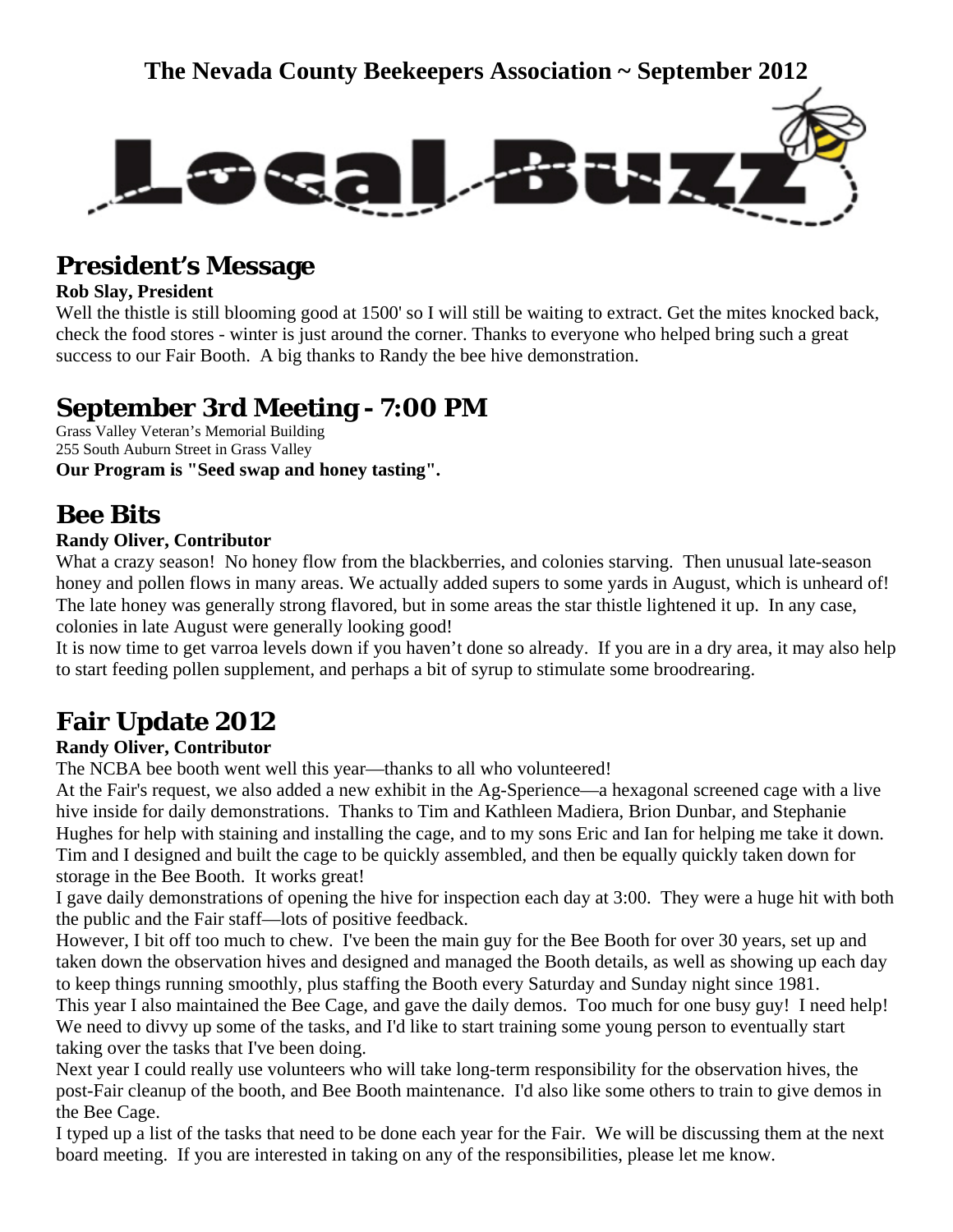# **Fair Update 2012**

### **Diane Benton, Contributor**

On Saturday August 4th a small but hardworking group of Nevada County Beekeepers Association members turned out for the work party and potluck at the fairgrounds. The beekeeping booth was swept and scrubbed. Afterwards we enjoyed hamburgers and side dishes and luckily found shelter during the 5 minute thunder and lightening storm. Karla discovered that her hive tool worked great for flipping burgers.



Thank you to all the volunteers who braved a week of 100 degree heat to man the Beekeeper's booth at this years fair. Leslie Gault stands ready to serve tastes of honey donated by our members. A young man points out the Queen to his friends. Every year people stop by the booth and tell us it is the highlight of their day at the fair. Something new this year - Randy gave a daily presentation in the Ag/Science area on Beekeeping. Afterwards I noticed several of the audience came to the Beekeeping booth to look at the displays and sign up for beginners class.



# **Raffle Prizes**

### **Karla Hanson, Coordinator**

Thank you all for bringing some great items for our raffles, keep it coming. Plants, eggs, jewelry, soaps, bee items, jams, beautiful metal garden art, the list goes on and on... Thanks to everyone!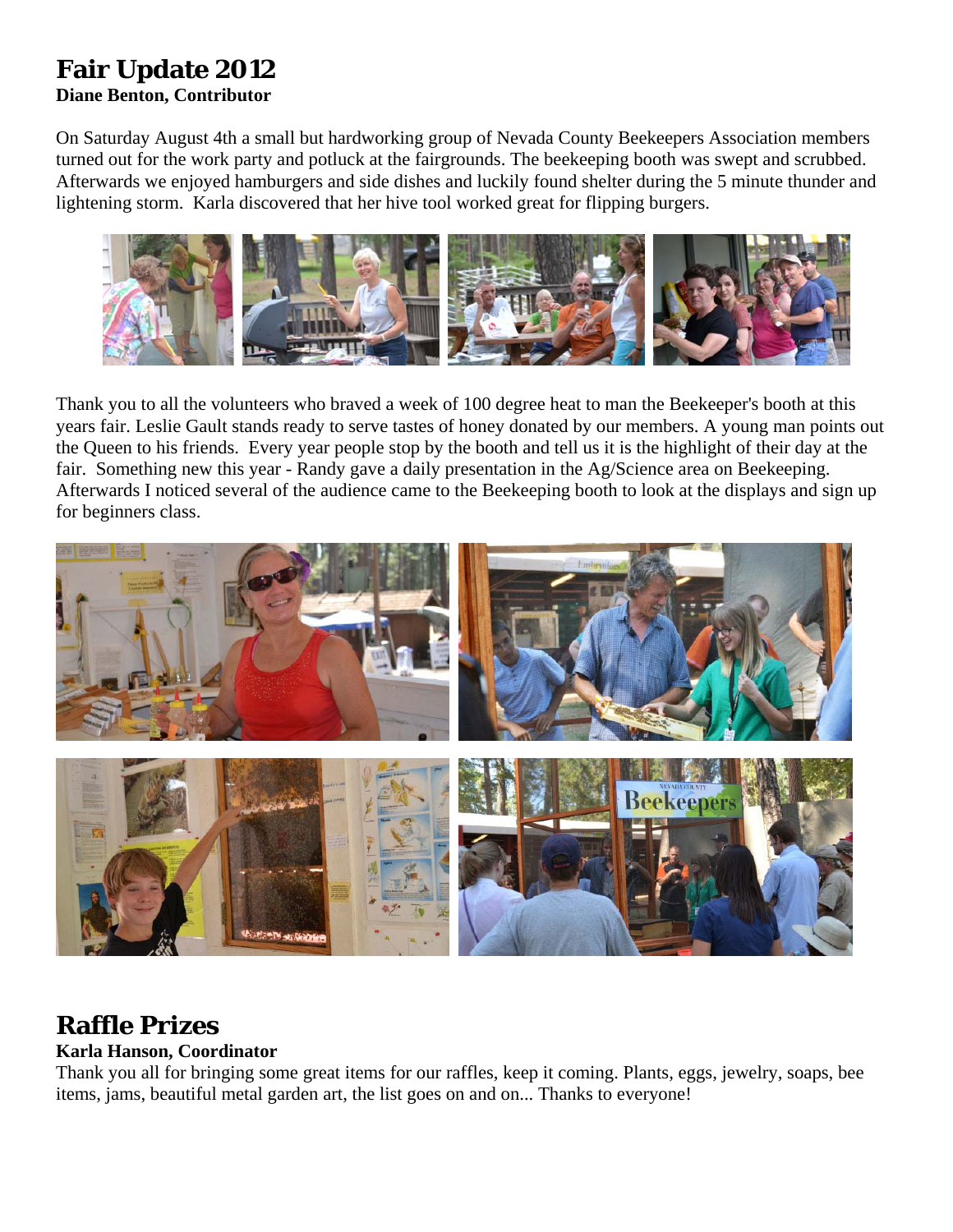# **Article - Buzzed**

### **Jim Whitaker, Contributor**

A slightly embellished, but mostly true, story of my encounter with a bee swarm after the Nevada City Car show. I volunteered to help clean-up after the car show so at 3:00 pm I parallel parked my 1960 Alfa Giulietta Spider and went to collect barricades. Upon returning, 40 or so minutes later, I was BEE-wildered to see a large number of people looking at my car. Gee, I thought, this is the most interest the car has received all day. As I drew closer I was BEE-fuddled to find that they weren't looking at my car but at a swarm of bees which had decided to make a new home in the right rear bumper override of my car.



Fortunately, several people in the crowd were aspiring bee keepers and one of them took the initiative to call for someone to come and take away the bees. It was going to take 20 minutes for the rescuer to arrive but I decided to wait it out. The fact that the crowd was ABUZZ with the sentiment that the bees be saved factored into my decision. Now I'm not saying that this was a lynch mob but I certainly would have been the target of some STINGING criticism if I had left before the bees were removed from my car. Tsk, tsk, such BEE-havior.

As we waited, the crowd became a little restless and I was subjected to a barrage of bad puns. Things like "Your car is QUEEN for a day" and "that's one HONEY of a car". I figured that the only defense against bad puns is an offense of bad puns. So, I replied "Yes, this is a SWEET car but to get parts I have to COMB the earth".

Finally, the bee keeper arrived and began sweeping the bees into a slotted box with a set of broom-like devices. But, alas, she could not get the bees out of the bumper override due to a lack of access. By this time I was feeling a little FLIGHTY from a day in the sun. When the bee keeper suggested that the bees would leave on their own accord if I waited until dusk I had to draw the line. After all, this was cutting into my happy hour (I'm at the point in life where happy hour is a nap).

Feeling like I had to take some initiative I volunteered that I would try to take the bumper off. I would need something to lay on(I didn't want to ruin my Rubber Chicken Racing tee shirt - motto: Faster than a speeding pullet) and I would need a 17mm open end wrench. Someone came back with a shawl-like garment for me to lie on and someone else rounded up a tool kit. Image my dismay when all I could use was an adjustable wrench the size that might come in a Barbie and Ken doll house. To make an already too long story short, I got the bumper off and the bees got brushed into the box.

The bee keeper shooed me away saying that the bees would try to return to the bumper override as they leave a homey scent where ever they go. Great, I thought, I'm going to convince the Highway Patrol that the license plate is missing because I, as a warm, altruistic person, removed the bumper in order to accommodate the rescue of a bee swarm. Oh, sure, right! But, no such problem occurred and I BUZZED home without incident.

What a memorable day. I get the HIVES just thinking about it.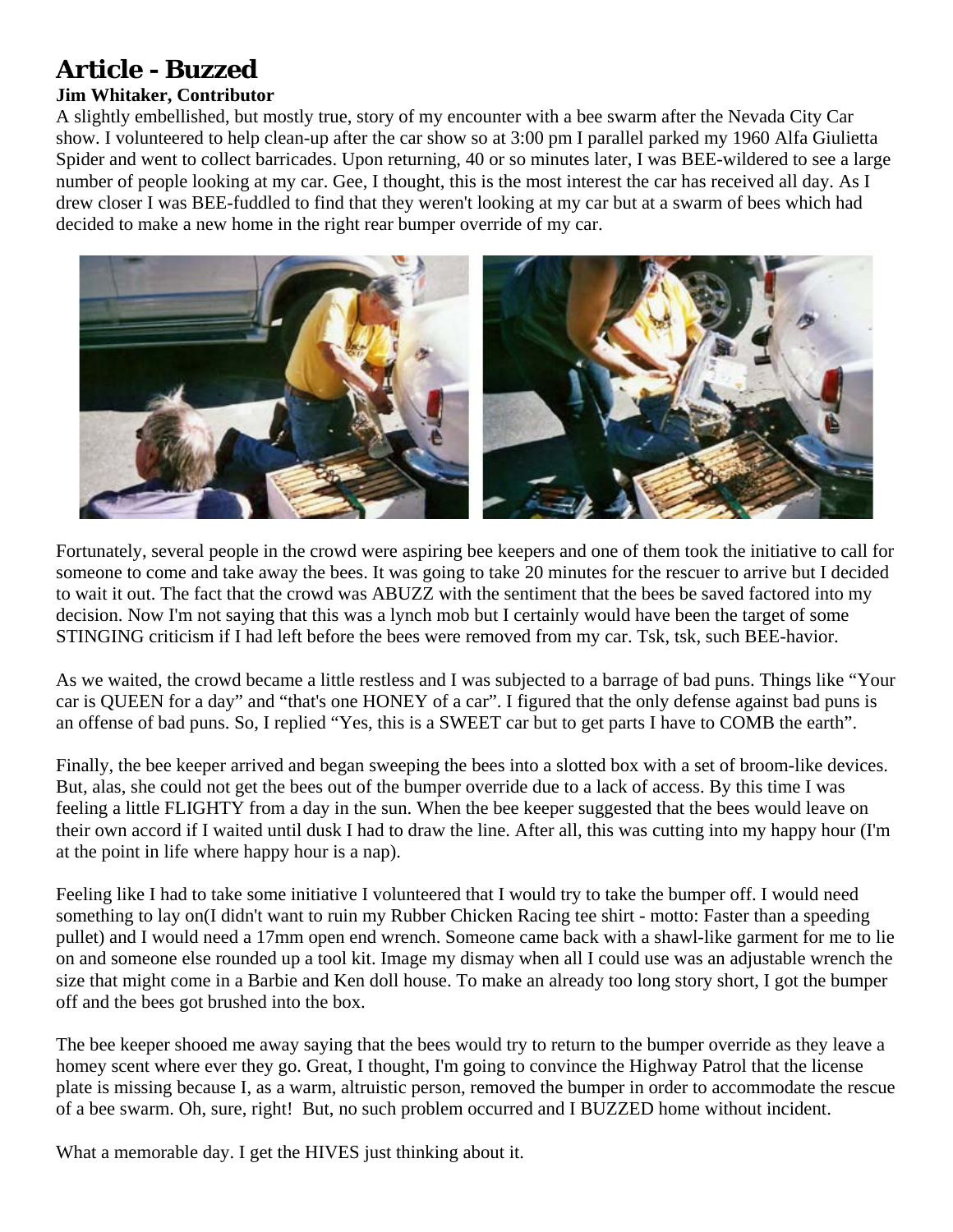## **Country Rubes Combo Screened Bottom Boards**

Special NCBA Club Price! Call Janet for details. 530- 913-2724 or [rubes@countryrubes.com](mailto:rubes@countryrubes.com)

# **Club Membership**

### **Janet Brisson, Treasurer**

If you are a new member and want to sign up but can't make it to the meeting, you can sign up on line at NCBEES.net.

You can always mail your dues. \$20.00 (includes newsletter through mail) or \$15.00 (includes newsletter through email) NCBA c/o Janet Brisson 2093 Dog Bar Road Grass Valley, CA 95949

Help us reduce paper and mailing costs, get your newsletters electronically and your family membership fee is reduce from \$20 to \$15.

Email Janet at [rubes@countryrubes.com](mailto:rubes@countryrubes.com)

# **Honey Extraction House**

A to Z Supply has a honey extraction house available for rent. Equipment is provided and the room is heated and there's lots of hot water for clean up. For more information: 530.273.6608



A to Z Supply□

**HOURS:** M-F: 730 AM-530 PM SAT: 8 AM-5 PM **SUN: 9 AM-4 PM** Www.atozsupply.com sales@atozsupply.com



## **Sacramento Beekeeping Supplies**

- Complete line of all beekeeping supplies
- American dealer for Sheriff suits
- Gifts—bee themed children's wear, tableware, garden décor
- Books—children's beekeeping, homemade cosmetics, candles
- Beeswax candles, molds, waxes, dyes, scents, and wicks
- Honeycomb sheets for rolling candles—35 colors

2110 X Street, Sacramento, CA 95818 (916) 451-2337 fax (916) 451-7008 Webpage at [www.sacramentobeekeeping.com/](http://www.sacramentobeekeeping.com/) email:[info@sacramentobeekeeping.com](mailto:%20info@sacramentobeekeeping.com) Open Tuesday through Saturday 10:00 – 5:30 Mail Orders Receive Quick Service

## **For Sale - MITEAWAY QUICK STRIPS**

I overbought and have some for sale at cost. They are \$3.80 per 2 strips. I Can bring to them to the meeting or you can pickup. Call Brion Dunbar 530/470-8691

# **Goodies Sign-up**

### **Karla Hanson, Coordinator**

Please let me know if you can bring a treat for any of the coming meetings. We still need treats for our September, October, and November meetings. Contact Karla Hanson, [queenbeez@att.net](mailto:queenbeez@att.net)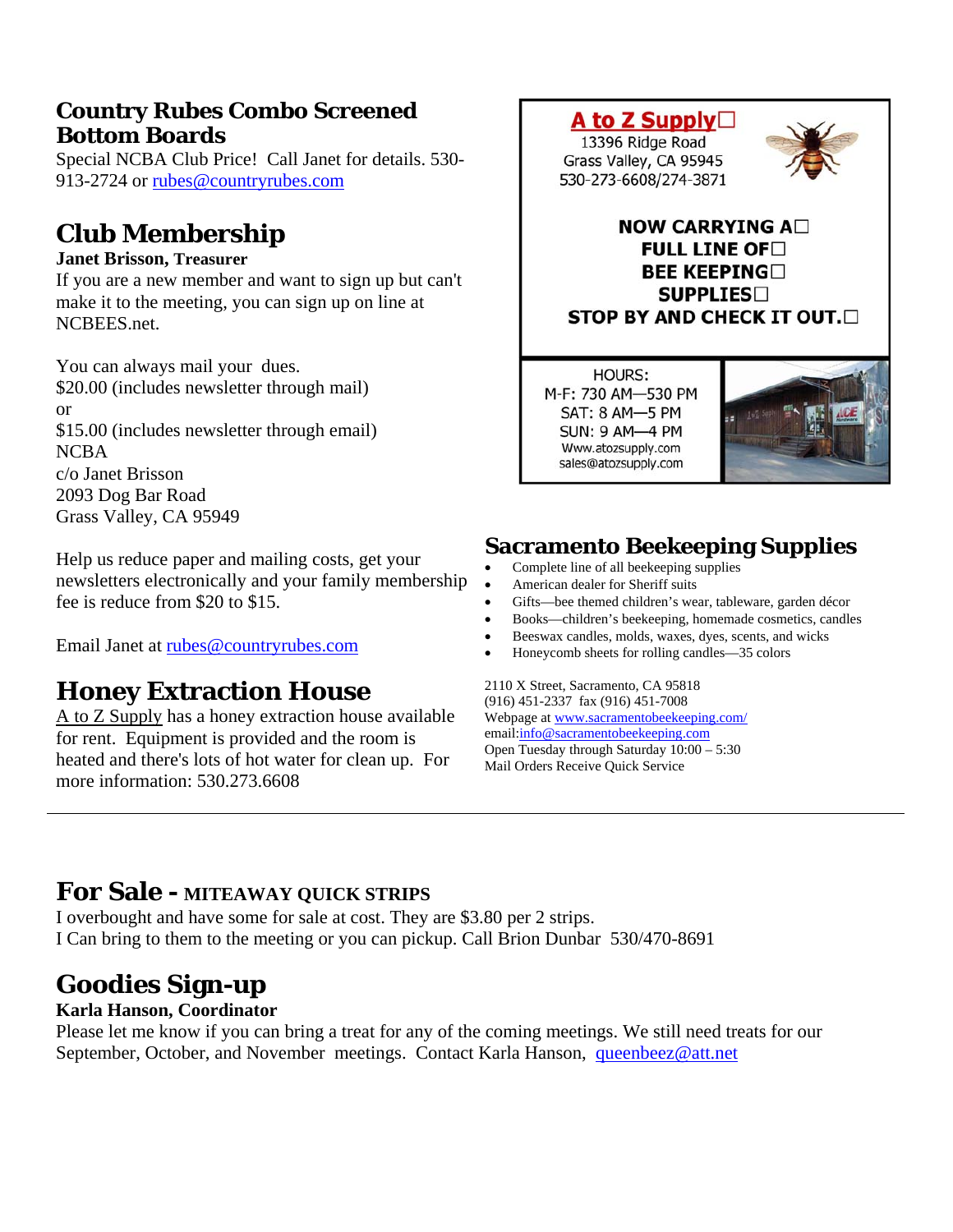## **NCBA NEVADA COUNTY FAIR TASKS**

Prepared by Randy Oliver 8/8/2012

#### **NCBA/FAIR LIAISON PERSON**

Handle all Fair inquiries during the year

Is sole representative of NCBA to Fair, all major decisions to be approved by NCBA Board of Directors.

Sign intent form with Fair

Sign contract with Fair

Donate honey to Fair staff

Take responsibility for booth key

Make sure that medical staff are prepared for bee stings

#### **TREASURER**

Send check for \$90 for insurance to Fair each July

#### **BOOTH STAFFING**

Make up list of Bee Booth staffing volunteers, with cell phone contact numbers

Twist arms to fill in holes

Place list in Bee Booth prior to start of Fair

Pick up tickets at Fair office and get to members at meeting prior to Fair

Arrange reimbursement for parking or entry at next meeting

Give opening/closing instructions to appropriate staffers (add stinging incident protocol)

### **STAFFER INSTRUCTIONS**

Openers

- Turn off two outside yellow lights at beginning of shift (two separate switches).
- Water planter, using bucket and hose bibb on side of Caramel Corn booth.
- Post show time of bee cage demo

#### **Closers**

#### *At start of shift*

 Turn on two outside yellow lights (two separate switches) and the two small outside fluorescent lights over the observation hives.

#### *At end of shift*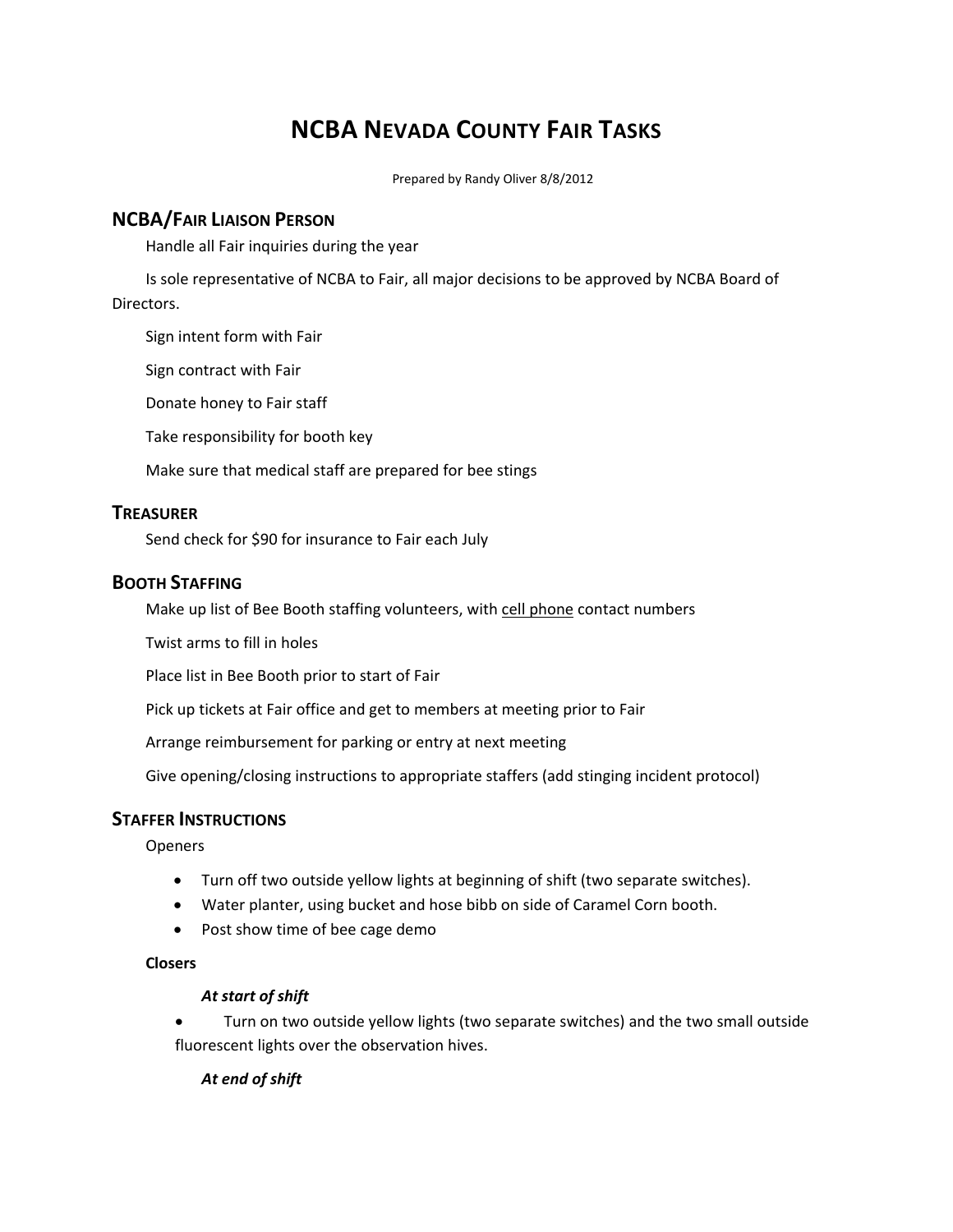- Door over observation hives--unplug the small fluorescent lights, one person lift door slightly, second person remove two braces, then lower door.
- Door over window—inside people stand clear of braces, which will swing in. One person outside lift door slightly, allowing braces to drop. Close door, inside person stick in a nail at each end to lock.
- Wipe down any spilled honey and seal honey bears to avoid ant problems.
- Leave on outside yellow lights for security, except for Sunday closing night.
- Double check that key lock box is properly closed.

All

- If temperature is above 98 degrees, bees may overheat. Sign is bees go off combs and have bellies to glass. Glass feels warm to touch. Wipe glass with wet sponge or towel until bees go back to combs.
- At shift change, clean all trash, personal items, and wipe counter clean
- Do not leave large personal items (coolers, etc) that crowd the booth

### **FLOWER BED**

Purchase and plant flowers

Water during Fair

Remove flowers?

### **BOOTH STOCKING**

Fresh beeswax

Fresh combs

Honey

Honey bears

Taster spoons

Paper towels, soap, window cleaner, sponges

Sting kit? Benadryl, papain, homeopathic Apis

### **BOOTH PRE‐FAIR CLEANUP AND STOCKING**

Uncover stained glass window Prepare new members signup sheet Make sure that observation hives are ready for bees Dust and wash building Unwrap bagged items Clean counters, stock towels, soap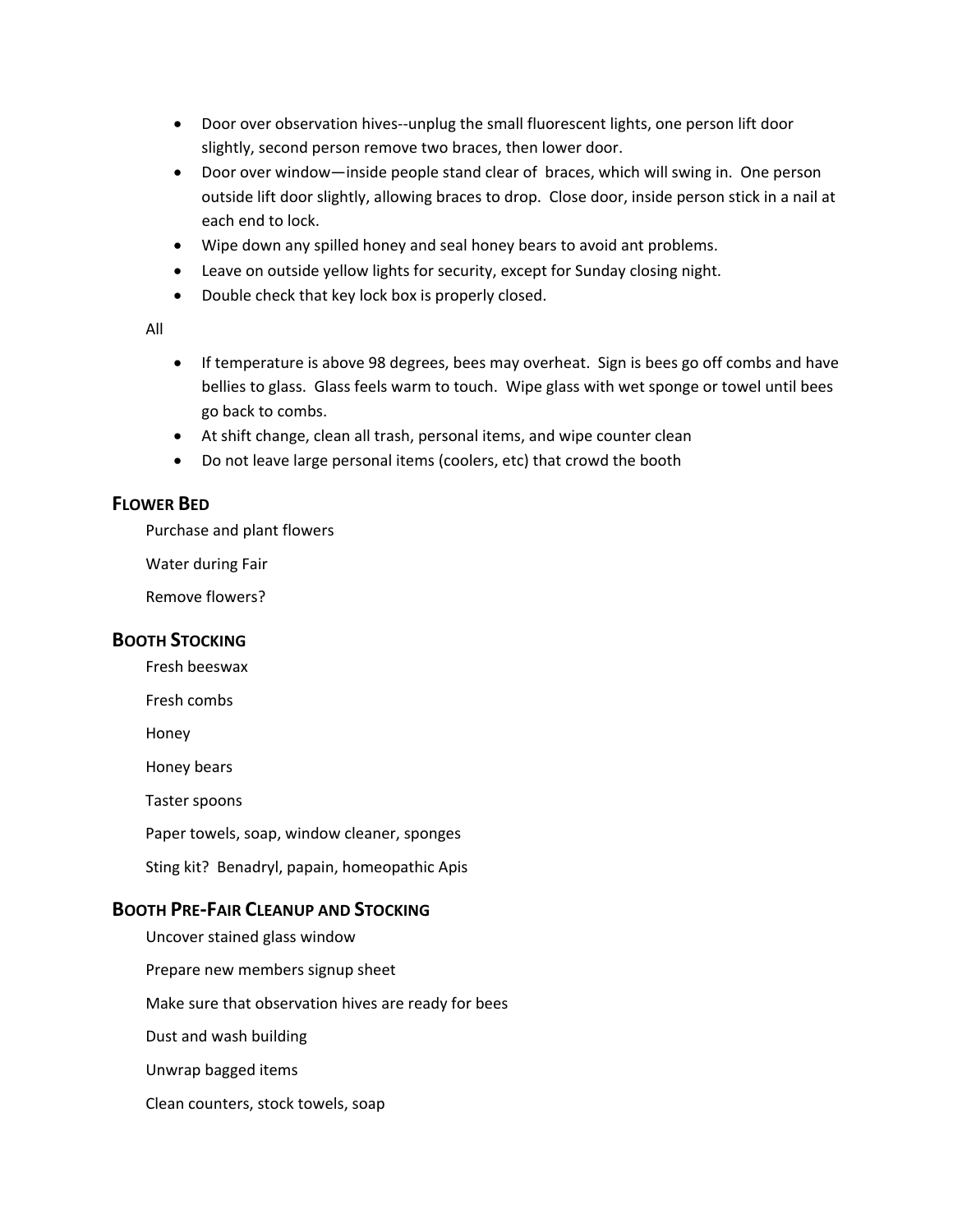#### **BOOTH POST‐FAIR CLEANUP**

Remove honey and any accumulated junk

Cover all stored items with plastic for dust protection—take plastic wastebasket bags

Sweep and wash down interior

Cover stained glass window

Clean observation hives

Get signup sheet to newsletter person

### **BEE BOOTH MAINTENANCE**

Stain sign and handrail

Door maintenance

Paint and roof maintenance

### **INSTALL, MAINTAIN AND REMOVE OBSERVATION HIVES**

Install colonies with marked queens prior to Fair and arrange feeders

Check back for problems before Fair begins

Remove colonies after Fair

Return for pick up of strays

#### **AG EXPERIENCE BEE CAGE‐‐INSTALL, MAINTAIN, STAFF, AND TAKE DOWN**

Coordinate with Ag Experience staff

Cut and stain new stakes

Arrange helper and set up cage

Install hive and trap stray bees

Install PA system

Remove bees at end of Fair

Break down and store cage and rail

#### **AG EXPERIENCE BEE CAGE—DAILY**

Post show time(s) Answer board Maintain hive daily—water, stray traps Give demo(s) each day